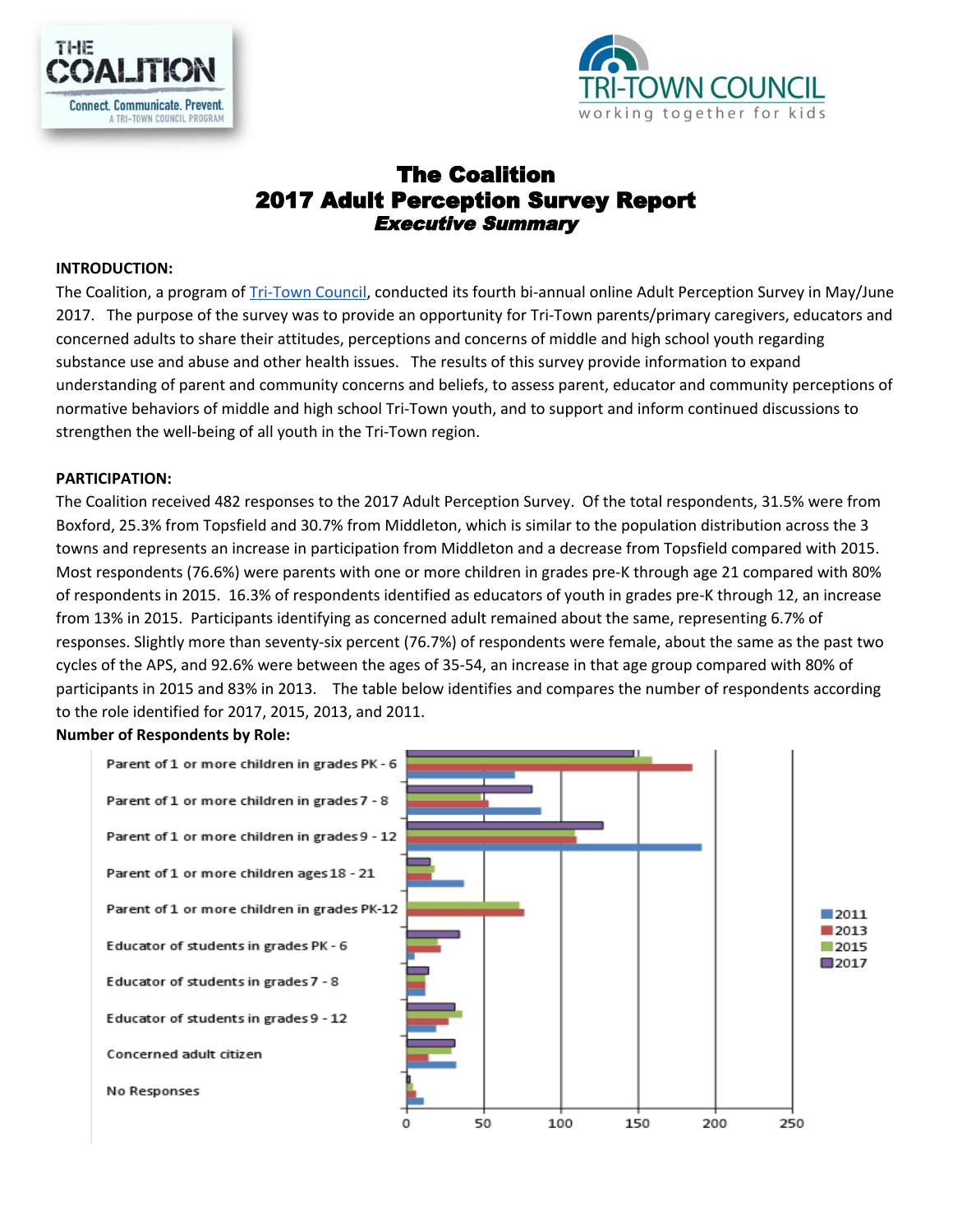#### **KEY FINDINGS:**

**Common Concerns** The adults who participated in the survey identified similar concerns for Tri-Town youth. The top concerns were: **MENTAL HEALTH, SOCIAL ISSUES, SUBSTANCE ABUSE, ACADEMIC PRESSURE, and TECHNOLOGY & SOCIAL MEDIA USE<sup>1</sup>.** The top 4 concerns have shifted in their importance rankings from those identified in the 2015 and 2013 APS survey results.

Mental Health is now the number 1 top concern for virtually every respondent role, except for parents of youth, ages 18-21, which represent only 3.1% (N=15) of the 482 respondents.This group ranked Mental Health as its number 2 concern and only 2 percentage points behind its number one concern, Academic Pressure. Social Issues is either the #2, #3, or# 4 concern for nearly every group. Substance Abuse is either the #2 or #3 concern for virtually every respondent role, except for educators in grades PK-6 and 7-8, where it was ranked 6<sup>th</sup> and 5<sup>th</sup>, respectively. Academic Pressure has more consistently appeared as a concern within the top 4 and Technology and Social Media use has been identified more consistently within the top 4 areas of concern.

| <b>Respondent Role</b>           | #1 Concern               | #2 Concern                                  |                         | #3 Concern                                  |                      | #4 Concern                       |  |
|----------------------------------|--------------------------|---------------------------------------------|-------------------------|---------------------------------------------|----------------------|----------------------------------|--|
| Parents grades<br>PreK-6         | <b>Mental Health</b>     | Social issues                               |                         | <b>Substance</b><br>abuse                   | <b>Bullying</b>      | <b>Academic Pressure</b>         |  |
| Parents grades<br>$7 - 8$        | <b>Mental Health</b>     | Substance<br>abuse                          | Social<br><i>issues</i> | Technology & Social<br>Media Use            |                      | <b>Academic Pressure</b>         |  |
| Parents grades<br>$9 - 12$       | <b>Mental Health</b>     | <b>Academic Pressure</b>                    | Substance abuse         |                                             | <b>Social Issues</b> |                                  |  |
| Parents of youth<br>aged 18 - 21 | <b>Academic Pressure</b> | <b>Mental health</b>                        |                         | Substance abuse                             |                      | <b>Social Issues</b>             |  |
| <b>Educators PreK-6</b>          | <b>Mental health</b>     | Social issues                               |                         | <b>Technology &amp; Social</b><br>Media Use |                      | <b>Academic pressure</b>         |  |
| <b>Educators 7-8</b>             | <b>Mental Health</b>     | <b>Technology &amp; Social</b><br>Media Use |                         | <b>Bullying</b>                             |                      | Academic pressure                |  |
| <b>Educators 9-12</b>            | <b>Mental health</b>     | Substance abuse                             |                         | <b>Academic pressure</b>                    |                      | Technology & Social<br>Media Use |  |
| Concerned<br>Adults              | <b>Mental health</b>     | <b>Bullying</b>                             |                         | Substance abuse                             |                      | <b>Academic pressure</b>         |  |

The issues of greatest concern were very similar, with slight differences between where in the ranking the concern fell. **Social issues** and **academic pressure** moved slightly in their ranking of importance since 2015, however, remain amongst the top areas of concern. **Substance abuse** moved slightly down in its concern ranking, but remained within the top 4 for most roles. New in 2015, **academic pressure** emerged as one of the top concerns for all parents of PK- 12 youth and while it is still a dominant concern in 2017, it has moved slightly lower in its ranking for most groups, with a notable exception for parents of ages 18-21 youth, where it has replaced **substance abuse** as their #1 concern. The many (50) open response comments related to this one question about the top concerns of adults echoed the themes of mental health, academic pressures, how technology & social media impacts youth socially including fueling social anxiety. Some of the comments also indicate that there are concerns about bullying and raise the question as to whether there might

<sup>1</sup> NOTE: For the 2017 survey cycle *technology and social media use* was introduced as a separate concern category, uncoupled from *social issues.*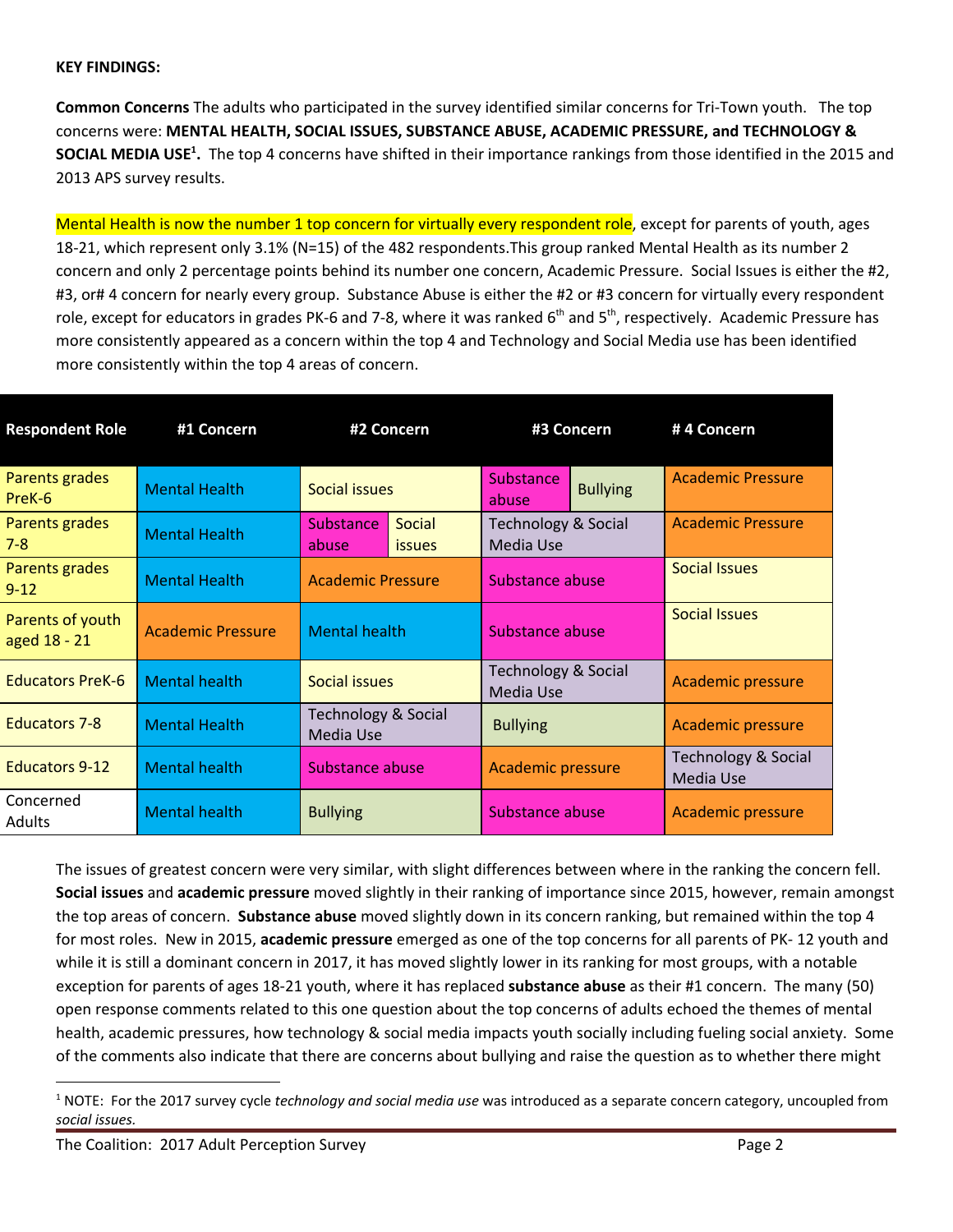be some benefit in re-educating parents and educators about the anti-bullying programs in place in the schools as there are many new parents and educators that have joined the communities since the initial anti-bullying programs were adopted by the school districts in 2010.

Educators across all grade levels now identify **Technology & Social Media use** within their top 4 areas of concern. (It should be noted that this category was added in the 2017 survey and was separated from 'social issues.') **Substance abuse** is not amongst the top 4 concerns of Educators of grades PK-6 and 7-8, but moves into the #2 spot for Educators of grades 9-12. For youth who engage in substance abuse, it can sometimes be a way of relieving or avoiding social and mental health issues and academic pressure.

Concerned citizens continued to identify mental health and substance abuse as top concerns in 2017 as they did in 2015 and 2013; however, bullying has now emerged as the #2 area of concern #4 area of concern in 2017.

#### **Risk of Harm**

Most respondents reported they believe that use of the following substances poses a moderate or great risk of harm for youth in grades 9 -12, as they did in prior years. As in prior years, respondents perceived that youth in grades 9-12 were at greater risk of harm from use than youth in grades 7-8.

|                                       | <b>Middle School Youth</b>  |                  | <b>High School Youth</b> |                  |  |
|---------------------------------------|-----------------------------|------------------|--------------------------|------------------|--|
|                                       | NO/Slight Risk<br>Moderate/ |                  | NO/Slight Risk           | Moderate/        |  |
|                                       |                             | <b>High Risk</b> |                          | <b>High Risk</b> |  |
| Smoke cigarettes daily                | 35%                         | 65%              | 22%                      | 78%              |  |
| Use Electronic smoking devices        | 26%                         | 75%              | 11%                      | 78%              |  |
| Sniff glueto get high weekly          | 31%                         | 69%              | 23%                      | 77%              |  |
| 1-2 drinks of Alcohol 1-2x weekly     | 29%                         | 70%              | N/A                      | N/A              |  |
| 1-2 drinks of Alcohol nearly daily    | 37%                         | 63%              | 21%                      | 79%              |  |
| Have 5+ drinks in a row 2x weekly     | N/A                         | N/A              | 15%                      | 86%              |  |
| Smoke Marijuana 1-2x weekly           | 26%                         | 74%              | 10%                      | 90%              |  |
| Smoke Marijuana nearly daily          | 34%                         | 65%              | 17%                      | 82%              |  |
| Take OTC Medicines to get high weekly | 32%                         | 68%              | 20%                      | 79%              |  |
| Take Rx drugs to get high weekly      | 33%                         | 68%              | 18%                      | 81%              |  |

#### **Perceptions of Youth Substance Use**

As was shown in the 2013 and 2015 surveys, adults continued to perceive that more middle and high school youth smoked tobacco, drank alcohol and used marijuana at higher rates in the past 30 days than youth actually reported in the corresponding years' Youth Risk Behavior Survey (YRBS) conducted at the Masconomet Middle and High Schools. Adult perception and youth reported usage rates are shown in the table below. *NOTE: Highlighted text represents the 2017 percent of adult perceptions that aligned with actual reported youth use.*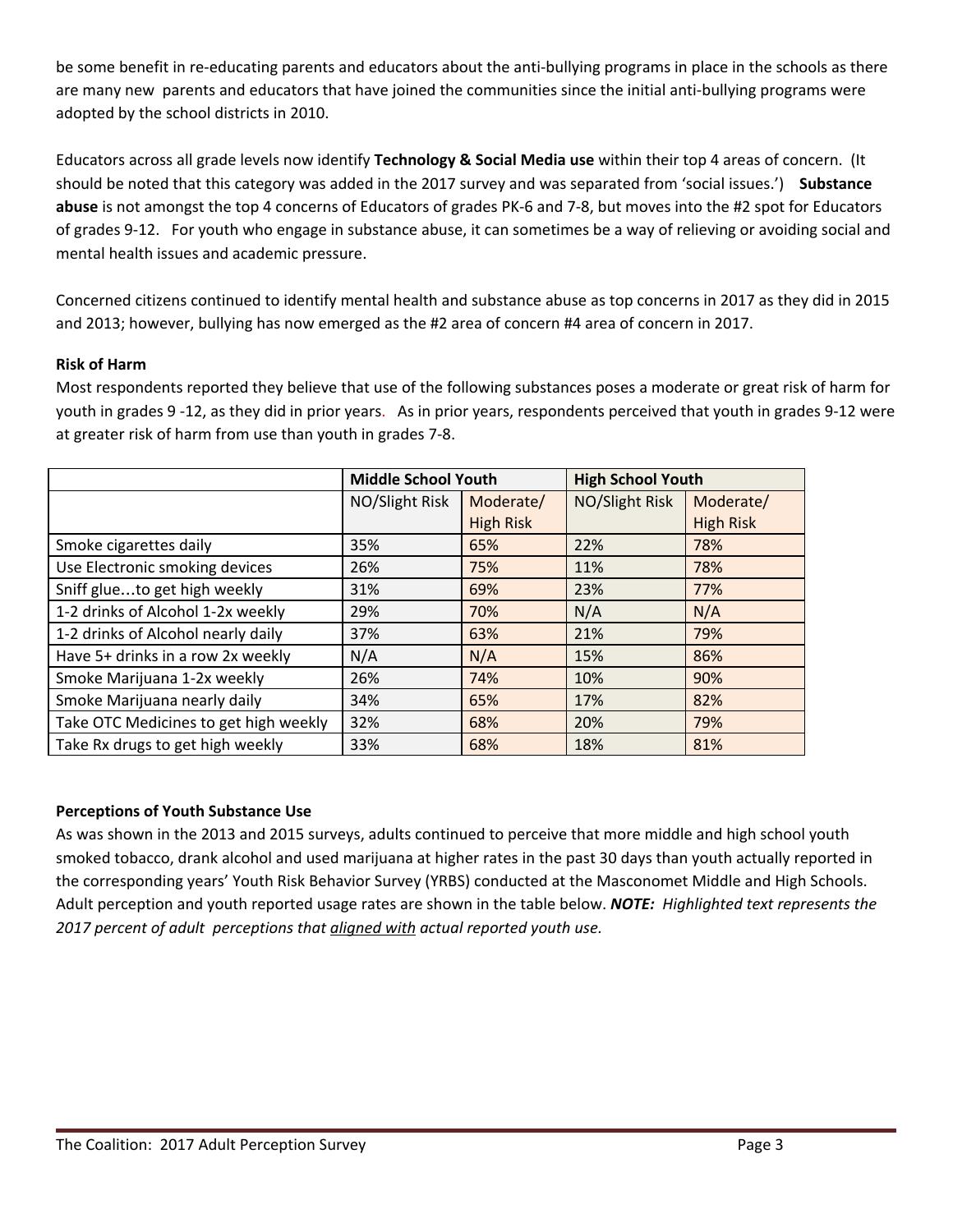|                   | <b>Substance</b>                                                                                     | <b>Adult Perception of</b><br>Youth Use in Past 30 Days                                                                                                                                                                                                                        | <b>Youth Report of</b><br>Use in Past 30 Days                                                            |
|-------------------|------------------------------------------------------------------------------------------------------|--------------------------------------------------------------------------------------------------------------------------------------------------------------------------------------------------------------------------------------------------------------------------------|----------------------------------------------------------------------------------------------------------|
|                   | Alcohol: How many<br>MS youth had at<br>least one drink of<br>alcohol in the past<br>30 days?        | 30% of adults thought between 0 - 10%<br>of youth (this is a decrease from 39%<br>alignment in the 2015 APS)<br>44% of adults thought between 11 - 30%<br>15% of adults thought between 31 - 50%<br>11% of adults thought between 61 - 80%<br>< 1% of adults thought > 81% use | 2.0 % of middle school youth<br>self-reported alcohol use<br>(MS use rate was 0.7% in 2014)              |
| Grade<br>$7 - 8$  | <b>Cigarettes:</b><br>How many MS<br>youths have smoked<br>cigarettes in the<br>past 30 days?        | 46% of adults thought between 0%-10%<br>of youth (this is a decrease from 54%<br>alignment in the 2015 APS)<br>42% of adults thought between 11-30%<br>13% of adults thought between 31-70%<br>< 1% of adults thought > 71%+ use                                               | 1.1 % of middle school youth<br>self-reported cigarette use<br>(MS use rate was 0.2% in<br>2014)         |
|                   | Marijuana:<br>How many MS<br>youths have used<br>marijuana in the<br>past 30 days?                   | 29% of adults thought between 0 - 10%<br>of youth (this is a decrease in alignment<br>from 45% in 2015)<br>47% of adults thought between 11-30%<br>19% of adults thought between 31-60%<br>5% of adults thought between 61-80%<br>< 1% of adults thought > 81%+ use            | 1.3% of middle school youth<br>self-reported marijuana use<br>(this is an increase from 0.4% in<br>2014) |
|                   | <b>Alcohol:</b><br>How many HS youth<br>had at least one<br>drink of alcohol in<br>the past 30 days? | 35% of adults thought 30% or fewer of<br>youth (under estimated use)<br>16% of adults thought between 31-40%<br>23% of adults thought between 41-60%<br>18% of adults thought between 61-80%<br>8% of adults thought between 81-100%                                           | 32% of high school youth<br>self-reported alcohol use<br>(this is an increase from 30% in<br>2014)       |
| Grade<br>$9 - 12$ | <b>Cigarettes:</b><br>How many HS youth<br>have smoked<br>cigarettes in the<br>past 30 days?         | 17% of adults thought 10% or fewer of<br>youth smoked cigarettes<br>52% of adults thought between 11-30%<br>26% of adults thought between 31-60%<br>5% of adults thought between 61-80%<br>< 1% of adults thought > 81%+ use                                                   | 7% of high school youth<br>self-reported cigarette use<br>(this is an increase from 6% in<br>2014)       |
|                   | Marijuana:<br>How many HS youth<br>have used<br>marijuana in the<br>past 30 days?                    | 3% of adults thought between $0 - 10\%$<br>18% of adults thought between 11-20%<br>of youth used marijuana<br>49% of adults thought between 21-50%<br>17% of adults thought between 51-70%<br>12% of adults thought between 71-90%<br>< 1% of adults thought > 91%+ use        | 20% of high school youth<br>self-reported marijuana use<br>(this is a decrease from 22% in<br>2014)      |

Youth in grades 7-12 use alcohol, cigarettes and marijuana **at much lower rates** than is perceived by adult respondents. While the table shows a number of adult respondents accurately perceive middle and high school youth use rates of alcohol, cigarettes and marijuana (highlighted in the table), the majority of adults perceive that middle school and high school youth are using substances at higher rates than the 2016 YRBS data indicate. Adults accurately reported that youth substance use increases from middle to high school, as validated by the usage rates students reported in the 2016 YRBS. And, according to the YRBS reports, youth use of substances also increases as they progress through the high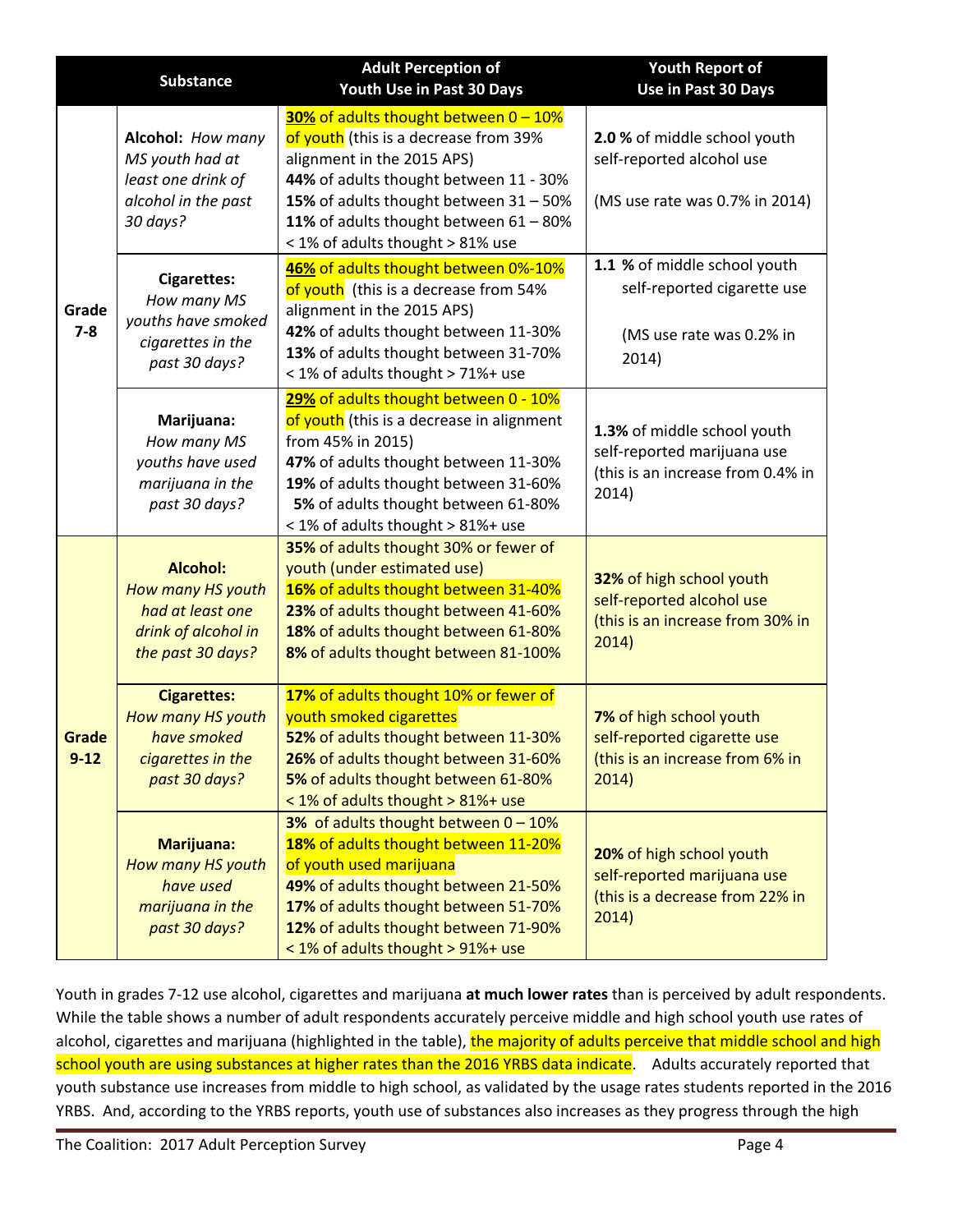school grades. While we certainly want to evaluate the impact of all our collective efforts across our communities in educating youth and families regarding the dangers of substance use, particularly during the highly vulnerable teenage years, we also want to recognize that, according to the results of the YRBS, **MOST** Masconomet middle and high school youth **are not using substances**. Alcohol, cigarette and marijuana use among Tri-Town youth is **not the normative behavior** based on the survey results. *Overestimating actual use rates among youth is a risk factor and can unintentionally promote risky behaviors by perpetuating the inaccurate perception that "everyone else is doing it".* Therefore, it is important to determine adult perceptions regarding youth use rate, which can inform educational and informational programs that can positively impact perceptions, so they more closely align with reality.

## Below are graphic displays of adult perceptions of use: **MIDDLE SCHOOL YOUTH ALCOHOL/MARIJUANA USE and PERCEPTIONS:**



*NOTE: MS youth self report alcohol and marijuana use at 2% and 1.3%, respectively.*

## **HIGH SCHOOL USE RATES and ADULT PERCEPTIONS (Alcohol, Marijuana and E-Vapor Products):**



Adult Perceptions 30 Day Alcohol Use: HS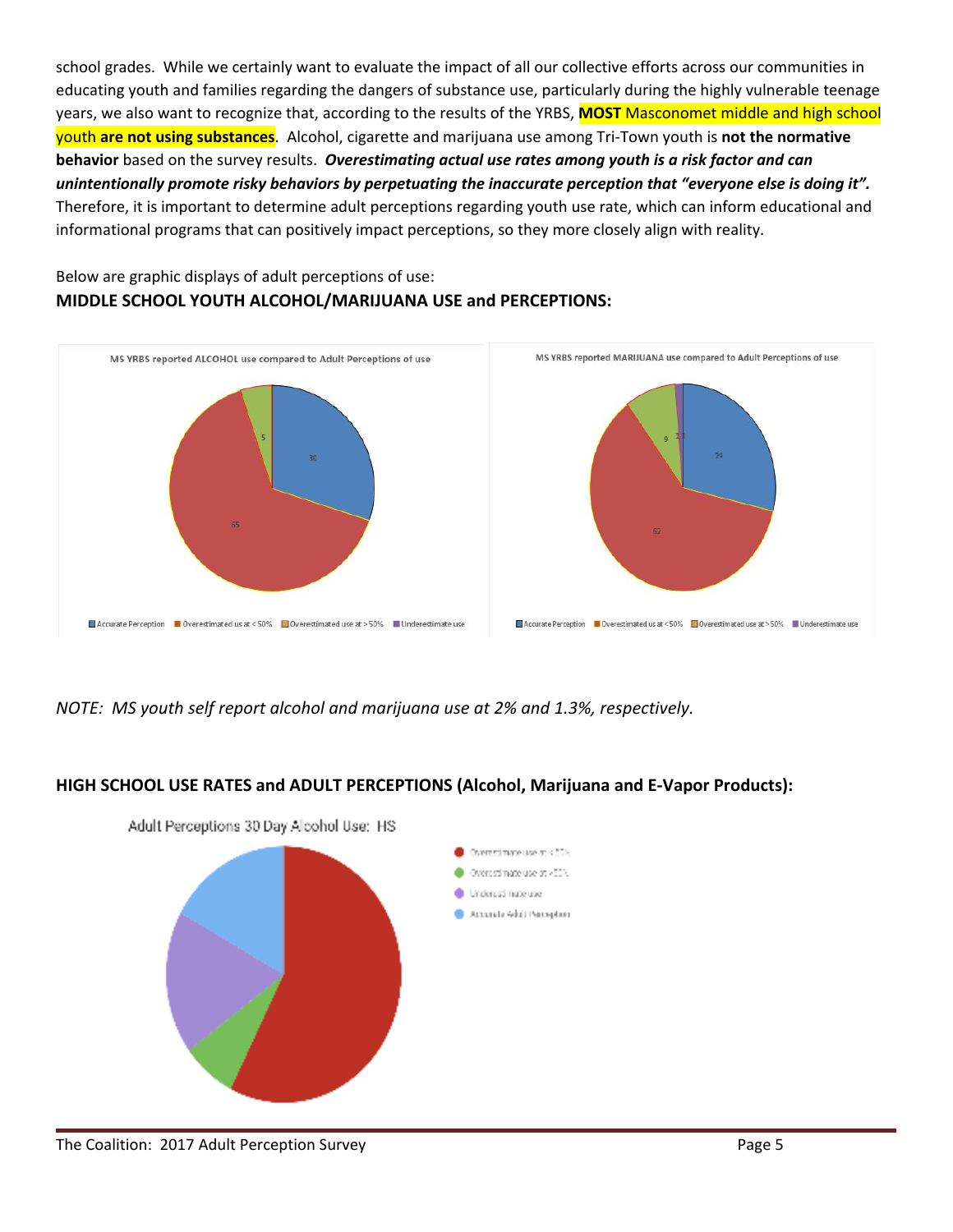Adult Perceptions of Electronic-Tobacco Products/Device Use: HS



*NOTE: HS alcohol, marijuana and e-vapor use is 32%, 20% and 28%, respectively.*

### **Adult Attitudes towards Substance Use**

### **Parental Attitudes about Youth Substance Use**

Parents of middle and high school youth shared similar attitudes of disapproval of 7-12 graders use of substances.

- 100% of parents of children in grades 7-8 reported that it would be 'very wrong' or 'wrong' for their child to use cigarettes, alcohol, marijuana or other substances to get high, which is up slightly (from 98%) from the 2015 and 2013 survey results.
- 95% 99% of parents of children in grades 9-12 reported it was 'very wrong' or 'wrong' for their child to use cigarettes, alcohol, or other substances to get high, compared with 93% or more in 2015. (The 95% very wrong/wrong attitude was towards marijuana use and the 99% attitude was towards hard drugs use.)
- NOTE: Aggregating the "very wrong" and "wrong" categories leads to comparable results for MS and HS parents, however; when looking at the response rate differences between the "wrong" and "very wrong" selections, it was noted there was a greater difference between the 2 categories for HS parents. For example: 81% of HS parents feel smoking cigarettes is 'very wrong' compared with 97% of MS parents; 80% of HS parents feel drinking alcohol is 'very wrong' compared with 97% of MS parents; 81% of HS parents feel smoking marijuana is 'very wrong' compared with 97% of MS parents.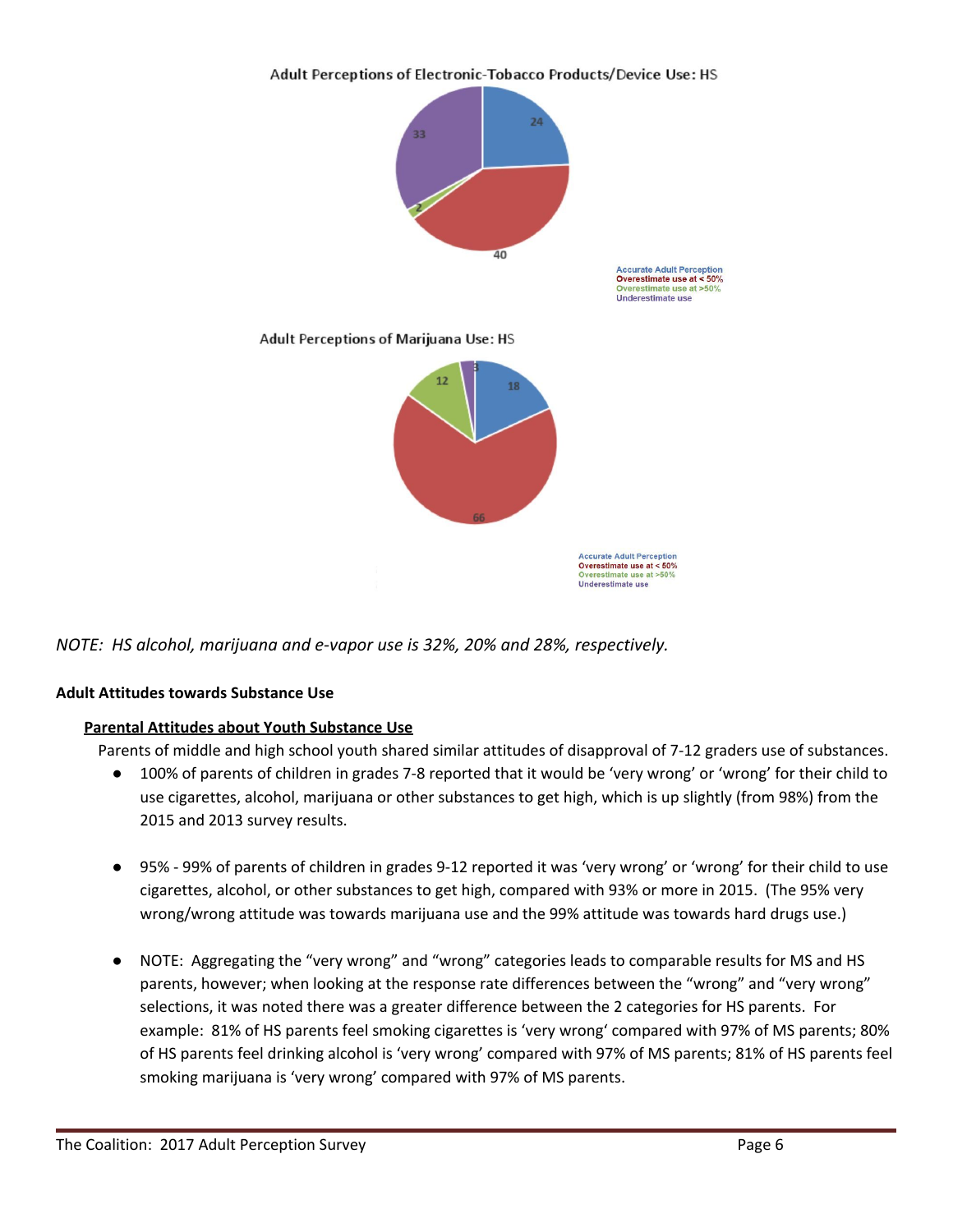#### **Alcohol Access and Use**

Adults identified the primary source of alcohol for middle school youth was from their own home, the same as in prior years. From friends and at parties were the second and third sources identified by survey participants. Note: 34% of respondents (accurately) selected "I think most youth in grades  $7 - 8$  do not use alcohol." Per the 2016 YRBS, middle school youth who reported obtaining alcohol in the past 12 months primarily took it from home.

For high school youth, adults identified the top four most likely sources of obtaining alcohol as: home (79%), parties (62%), friends (62%), and older siblings (49%). Per the 2016 YRBS, of high school youth who obtained alcohol in the past 12 months obtained it through friends (24%), parties (20%), and home (14%) which was very similar to 2014 and 2012 YRBS results. In terms of where the alcohol consumption takes place, high school youth reported that they are most likely to drink at friends' homes, 25.9%, at weekend parties, 23.3%, and at home, 12%.

Additionally, 58% of high school youth and 33% of middle school youth reported it is 'very easy' or 'fairly easy' to obtain alcohol. The high school youth response was slightly lower than in 2014 (61%), however the middle school youth response that had dropped from 41% in 2012 to 25% in 2014 has increased to 33% in 2016.

Adults were varied in their opinions about permitting youth under age 21 to drink at home.

- 58.2% of all survey participants felt it was never OK to allow youth under 21 to drink at home, a slight decline from the 2015 and 2013 results.
- 29.4% felt it was permissible to allow their own children under 21 to drink at home, 3% higher than in 2015, but very similar to 2013.
- NO participants believed it was OK to have youth drink in their home if an adult took their car keys, but 2.4% thought it was OK to allow youth to drink in their home if supervised.
- When breaking out results by respondent role's age of children (i.e.: grades PK 6;  $7 8$  etc.) most survey participants responses to "it is never OK to all youth under 21 to drink at home" were within +/- 5% of the aggregate 63%. However, there was a wider variance between role types when asked to respond to "it is ok to allow youth under 21 to drink at home only if it's your own child"; parents of youth ages 18-21 were 6.2 percentage points above the aggregate and parents of youth grades PK-6 were 8 percentage points below the aggregate.
- 85% of middle school parent respondents would not allow their child to drink at home to prevent dangerous behavior.
- 97% of high school parent respondents would not allow their child's friends to drink in their home to prevent dangerous behavior.

Parents of youth in grades 7 – 8 and parents of youth in grade 9 – 12 were also asked about their own attitudes toward underage drinking, the attitude of their child, the attitude of their child's peers, and the attitude of child's peers' parents. Results are shown in the tables on the next page: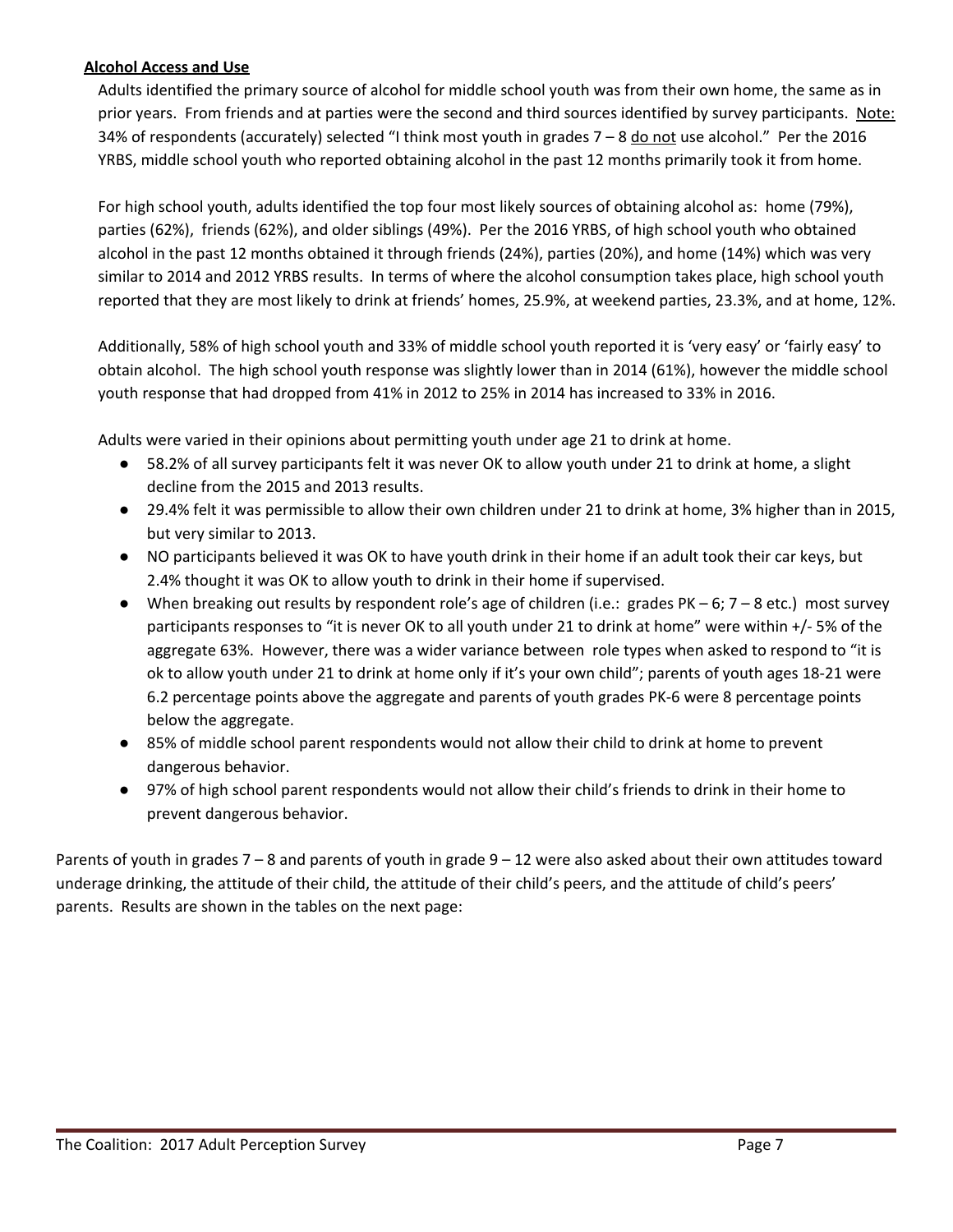| <b>Middle School Parent Response</b>                                                                                  |      |             |                   |              |                       |             |                                          |             |
|-----------------------------------------------------------------------------------------------------------------------|------|-------------|-------------------|--------------|-----------------------|-------------|------------------------------------------|-------------|
| <b>Which statement best</b><br>represents the attitude(s) of                                                          | You  |             | <b>Your child</b> |              | Your child's<br>peers |             | Your child's peers'<br>parents/guardians |             |
|                                                                                                                       | 2015 | 2017        | 2015              | 2017         | 2015                  | 2017        | 2015                                     | 2017        |
| Drinking is never a good thing<br>for youth under 21                                                                  | 81%  | 79%         | 81%               | 92%          | 37%                   | 61%         | 58%                                      | 61%         |
| Drinking is alright for youth<br>under age 21, but they<br>should not get drunk                                       | 8%   | 1.6%        | 5%                | 3.3%         | 28%                   | 13.1%       | 13%                                      | 4.9%        |
| Drinking is alright for older<br>teenagers if it is in a<br>private home with a parent<br>present, and no one drives  | 10%  | 18%         | 11%               | 3.3%         | 23%                   | 18%         | 29%                                      | 31 %        |
| Getting drunk occasionally is<br>okay for youth under 21 as<br>long as it does not interfere<br>with daily activities | 1%   | 1.6%        | 3%                | 1.6%         | 12%                   | 8.2%        | 0%                                       | 3.3%        |
| Getting drunk regularly is okay<br>if that is what the youth<br>under 21 chooses to do                                | 0%   | $\mathbf 0$ | $0\%$             | $\mathbf{0}$ | $0\%$                 | $\mathbf 0$ | 0%                                       | $\mathbf 0$ |

2016 YRBS results show that 94.4% of middle school youth believe their parents would view them consuming alcohol as "very wrong/wrong". When asked how their peers would feel about them drinking alcohol, 88.6% of youth selected "very wrong/wrong". 82.4% of middle school youth reported that drinking one or more alcoholic drinks a day puts people at "great risk/moderate risk" of harming themselves.

Despite that the questions on the YRBS and Adult Perception Survey are slightly different and measure opinions, attitudes, and perception of risk of underage drinking, some comparisons may be gleaned. Analysis of the data table above and the YRBS results show that most middle school youth report knowing their parents disapprove of underage drinking, at slightly higher rates than middle school parent respondents perceive. Additionally, most middle school youth understand that underage drinking is a risky behavior. 82.4% identified risk of harm as "great risk/moderate risk".

The survey data shows most middle school parent survey respondents disapprove of underage drinking (and would not allow their child to drink at home to prevent dangerous behavior), perceive their child shares a similar attitude, yet perceive child's peers and other parents disapprove at much lower rates than they themselves, 18 percentage points lower.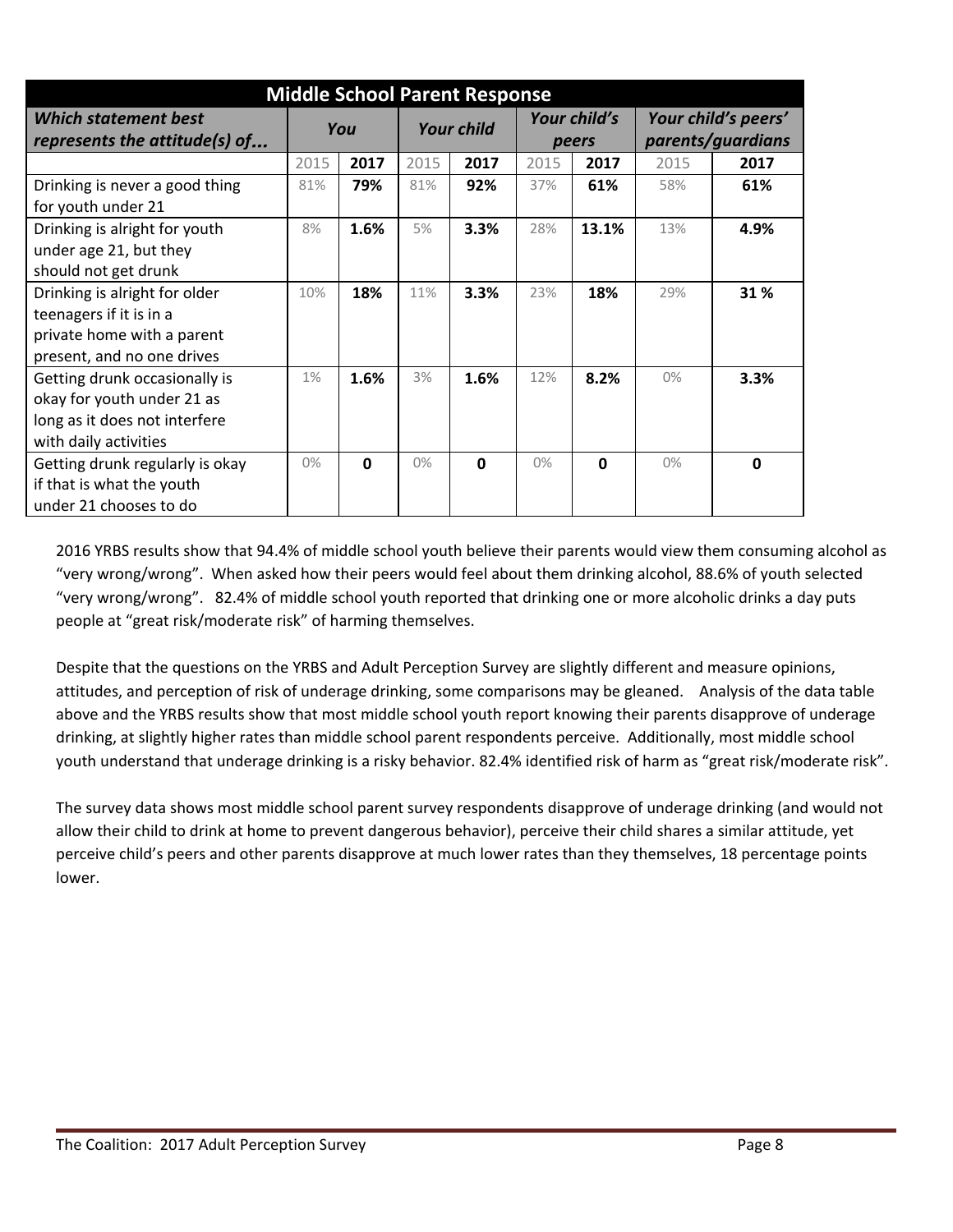| <b>High School Parent Responses</b>                                                                                   |       |             |                   |              |                       |      |                                              |      |
|-----------------------------------------------------------------------------------------------------------------------|-------|-------------|-------------------|--------------|-----------------------|------|----------------------------------------------|------|
| Which statement best<br>represents the attitude(s) of                                                                 | You   |             | <b>Your child</b> |              | Your child's<br>peers |      | Your child's peers'<br>parents/guardian<br>S |      |
|                                                                                                                       | 2015  | 2017        | 2015              | 2017         | 2015                  | 2017 | 2015                                         | 2017 |
| Drinking is never a good thing<br>for youth under 21                                                                  | 80%   | 66%         | 51%               | 50%          | 22%                   | 19%  | 39%                                          | 39%  |
| Drinking is alright for youth<br>under age 21, but they<br>should not get drunk                                       | <2%   | 13%         | 22%               | 23%          | 20%                   | 30%  | 17%                                          | 16%  |
| Drinking is alright for older<br>teenagers if it is<br>in a private home with a parent<br>present, and no one drives  | 17%   | 21%         | 21%               | 19%          | 25%                   | 24%  | 37%                                          | 43%  |
| Getting drunk occasionally is<br>okay for youth under 21 as<br>long as it does not interfere<br>with daily activities | <2%   | $\mathbf 0$ | 4%                | 9%           | 26%                   | 26%  | 6%                                           | 3%   |
| Getting drunk regularly is okay<br>if that is what the youth<br>under 21 chooses to do                                | $0\%$ | $\mathbf 0$ | 2%                | <sup>0</sup> | 7%                    | 1%   | 1%                                           | 0    |

2016 YRBS results show that 75% of high school youth believe their parents would view them consuming alcohol as "very wrong/wrong". When asked how their peers would feel about them drinking alcohol, 43% of youth selected "very wrong/wrong".

As with the middle school parent respondent data, high school parents perceive child's peers and other parents disapprove of underage drinking at much lower rates than they themselves, at 27 percentage points lower. There was a change in the percentage of parents whose opinion is that '*drinking is alright for older teenagers as long as it is in a private home with a parent present, and no one drives;*' the rate increased from 10% in 2015 to 18% in 2017. Additionally, almost all high school parents surveyed (97%), would NOT allow their child's friends to drink in their home to prevent dangerous behavior.

### **Parent Conversations with Middle and High School Youth**

Most parents of youth in grades 7-12 report having talked with their child(ren) about substance use and other health and safety issues.

In 2017, parents of high school aged youth report having ever talked with their child about alcohol, tobacco, marijuana and driving with persons under the influence (92% or greater) and at lower percentage rates regarding the use of electronic smoking devices (78.5%) and high-risk drinking (62.8%). Parents of high school aged youth also report lower percentage rates of speaking with their children about the use of 'hard drugs', ranging between 22.8% (LSD or other psychedelics) and 68.5% (heroin). High school parents have talked with their children about healthy ways to manage stress (85.7%) and sexual health and safety (84%).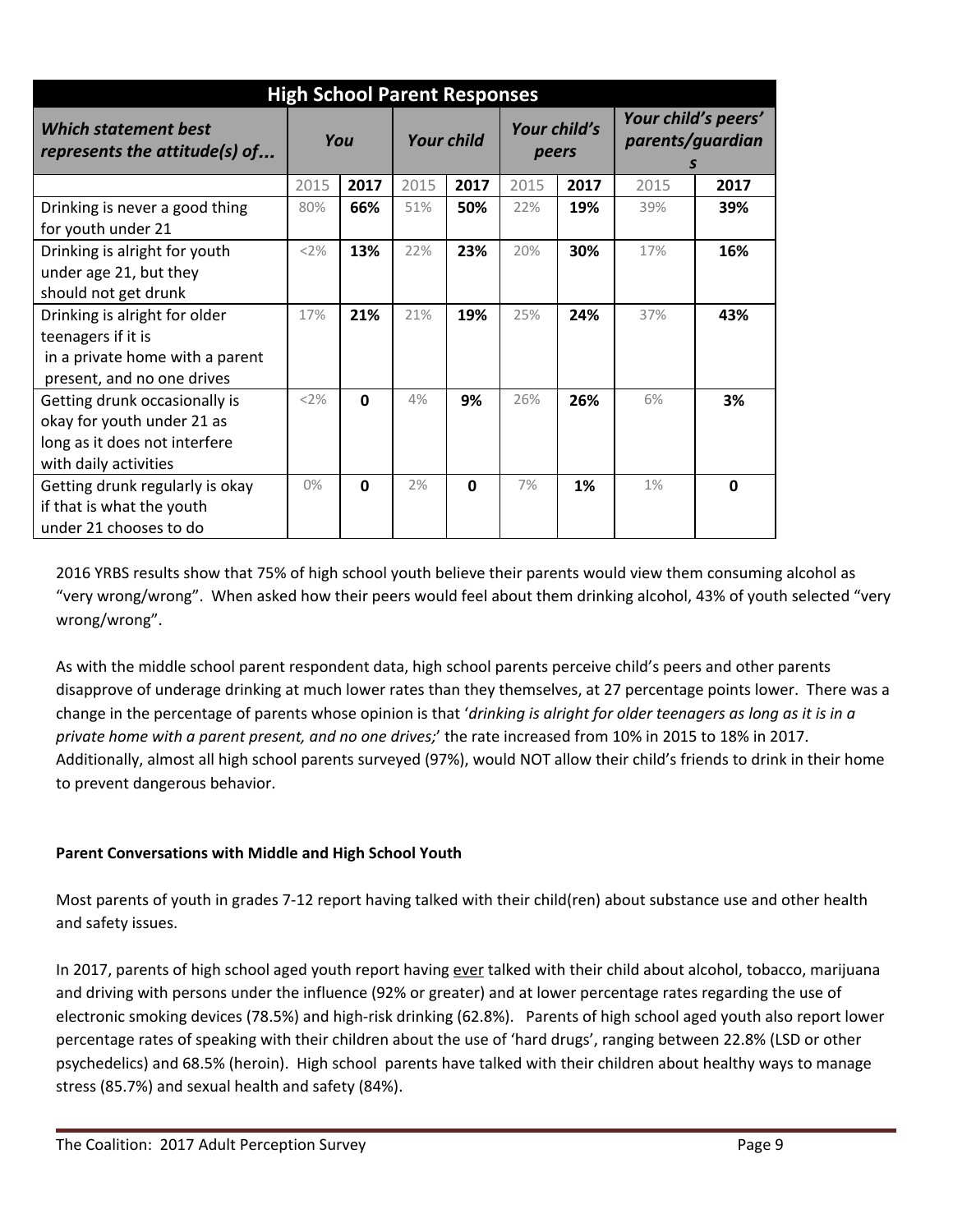More detailed data regarding the conversation topics by parents of high school age youth for various risk behaviors break down as follows:

| <b>Topics:</b>                  | Ever:<br>(% of HS parent respondents) | Past 30 Days:<br>(% of HS parent respondents) |  |  |
|---------------------------------|---------------------------------------|-----------------------------------------------|--|--|
| Alcohol                         | 98.5                                  | 68.5                                          |  |  |
| Marijuana                       | 92.8                                  | 47.1                                          |  |  |
| Electronic smoking devices      | 78.5                                  | 37.1                                          |  |  |
| Tobacco use                     | 94.2                                  | 35.7                                          |  |  |
| Driving with intoxicated person | 92.8                                  | 48.5                                          |  |  |
| Sexual health and safety        | 84.2                                  | 35.7                                          |  |  |

The graph below compares 2017 adult survey responses and the high school youth responses from the 2016 YRBS. **Please note:** YRBS results measure a 12 month time period, so a direct comparison of adult survey to youth survey responses is not possible.

Topics discussed... High School

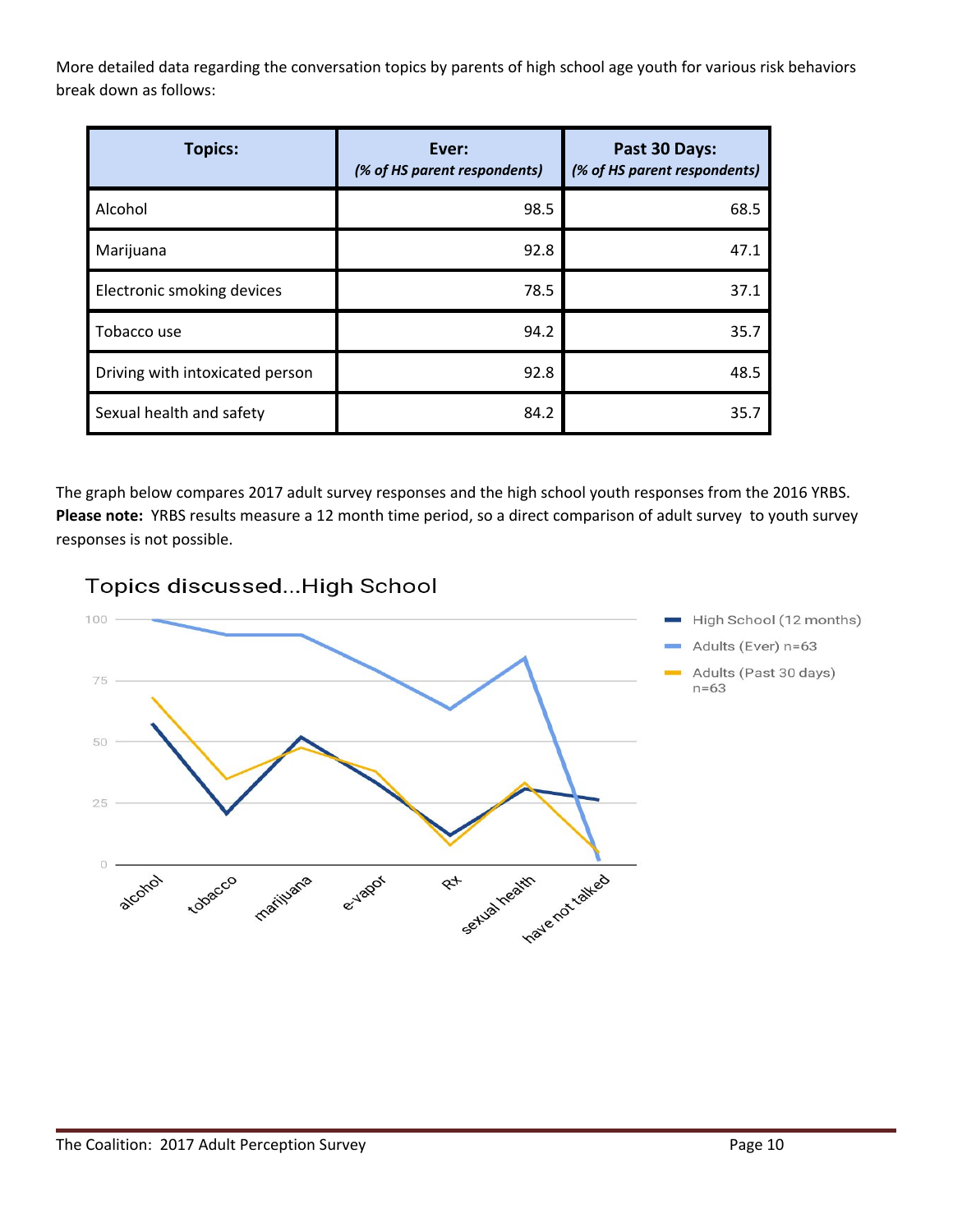Encouragingly, the parents of middle schoolers, while a small sample size of 38 respondents, reported about the same frequency of talking with their youth about substance use as parents of high schoolers; this is an increase in frequency since the 2015 report. A slightly lower percentage of middle school parents report talking with their children about marijuana (88.7%) and high-risk drinking (48.3%). Middle school parents have talked with their children about healthy ways to manage stress (88.7%) and sexual health and safety (71%).

The graph below compares the 2017 adult survey responses and the middle school youth responses from the 2016 YRBS. **Please note:** YRBS results measure a 12 month time period, so a direct comparison of adult survey to youth survey responses is not possible.



Topics discussed ... Middle School

smoking devices, and driving with persons under the influence at higher rates than previously. **Between 44 – 54% of** middle school parents report having talked with their child about alcohol, tobacco products of any kind and marijuana **use in the past 30 days**. More than double the percentage of middle school parents have ever talked with their child about prescription drug use without a prescription, (up from 28% in 2014 to 60% in 2016), and nearly double the percentage of parents have talked with their middle schooler about the use of other substances (heroin, inhalants, etc.), up from 28% to 52%. The percentage of parents of middle schoolers talking about sexual health and safety in the past 30 days is 36% compared with 71% that have ever talked with their children about this topic.

However, parents of high school and middle school aged youth had not had a conversation with their child(ren) about most of these topics in the past 30 days except for alcohol use as the only topic where greater than 50% of the parents **(68.5%) reported a conversation within the past month.** D riving with persons under the influence was just under half at 48.5% of parents. 52.8% of parents of high schoolers and 55.7% of middle schoolers' parents also report having talked with their children about healthy ways to manage stress in the past 30 days.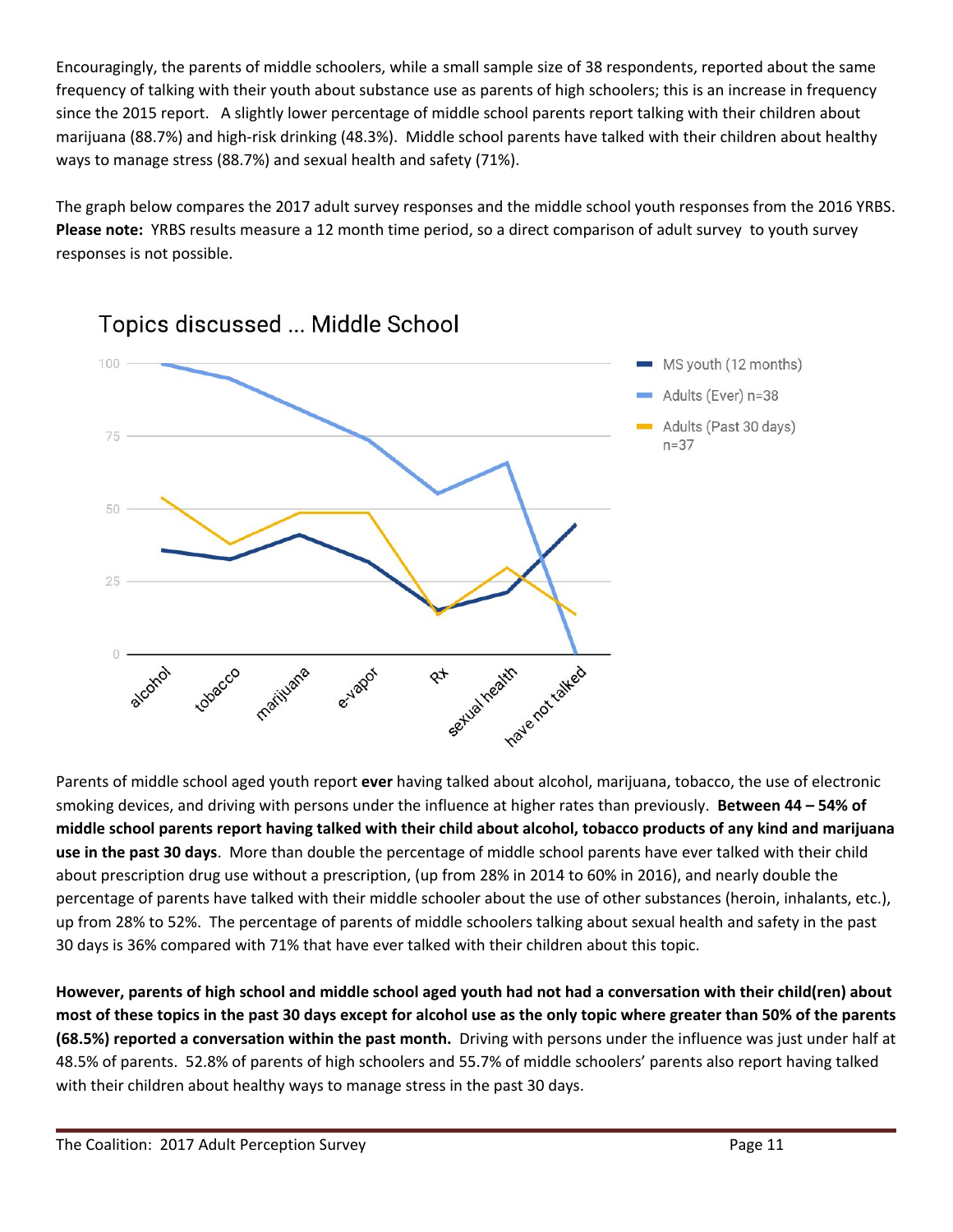Frequent and repeated conversations about risky behavior and substance use are necessary – especially since alcohol and substance use rates increase with age as do reports of sexual activity. Frequent and repeated conversations are not only important, but are actually helpful in deterring the early onset of alcohol and/or substance use as the youth report believing their parents have a high rate of disapproval of their use of substances. They do listen…they just may not look like they are 'taking in the message' at the time of the conversation. Multiple research studies indicate that the longer youth put off or delay use of alcohol and or drugs, the less likely they are to develop dependence and the more time their brains have to continue developing and maturing, leading to better adult outcomes. Although teenage youth are not always open to deep and lengthy conversations about sensitive topics, it is important for parents and adults to continue to provide youth with messages of support and the facts and data to help them make good decisions when they are not in situations under the direct control or supervision of parents.

### **Protective Factors**

Most parents of middle and high school aged youth report an adult family or non-family member (outside of school) their child(ren) can talk with about important things, 59.6% of middle school parents and 57.1% of high school parents.

The 2016 YRBS data shows that 73.3% of middle school youth and 79.5% of high school youth report having an adult at school they can talk with if they have a problem and 64.8 % report they have a parent or adult family member with whom they can talk about things that are important to them; this is an increase in identifying parents/adult family members and a slight decline in reporting both family and non-family members since the 2014 YRBS. (See graphs below)



When asked whether middle school youth feel valued and cared about by adults in the Tri-Town community, 76% of parent respondents of middle school youth strongly agreed/agreed, while 21% chose "neutral". This reflect both a decline in the middle school parents' agreement and an increase in the percentage of parents choosing neutral to this statement. The 2016 YRBS data shows that 59% of middle school youth strongly agreed/agreed that the Tri-Town community cares about them as young people, a decline from 66% in 2014.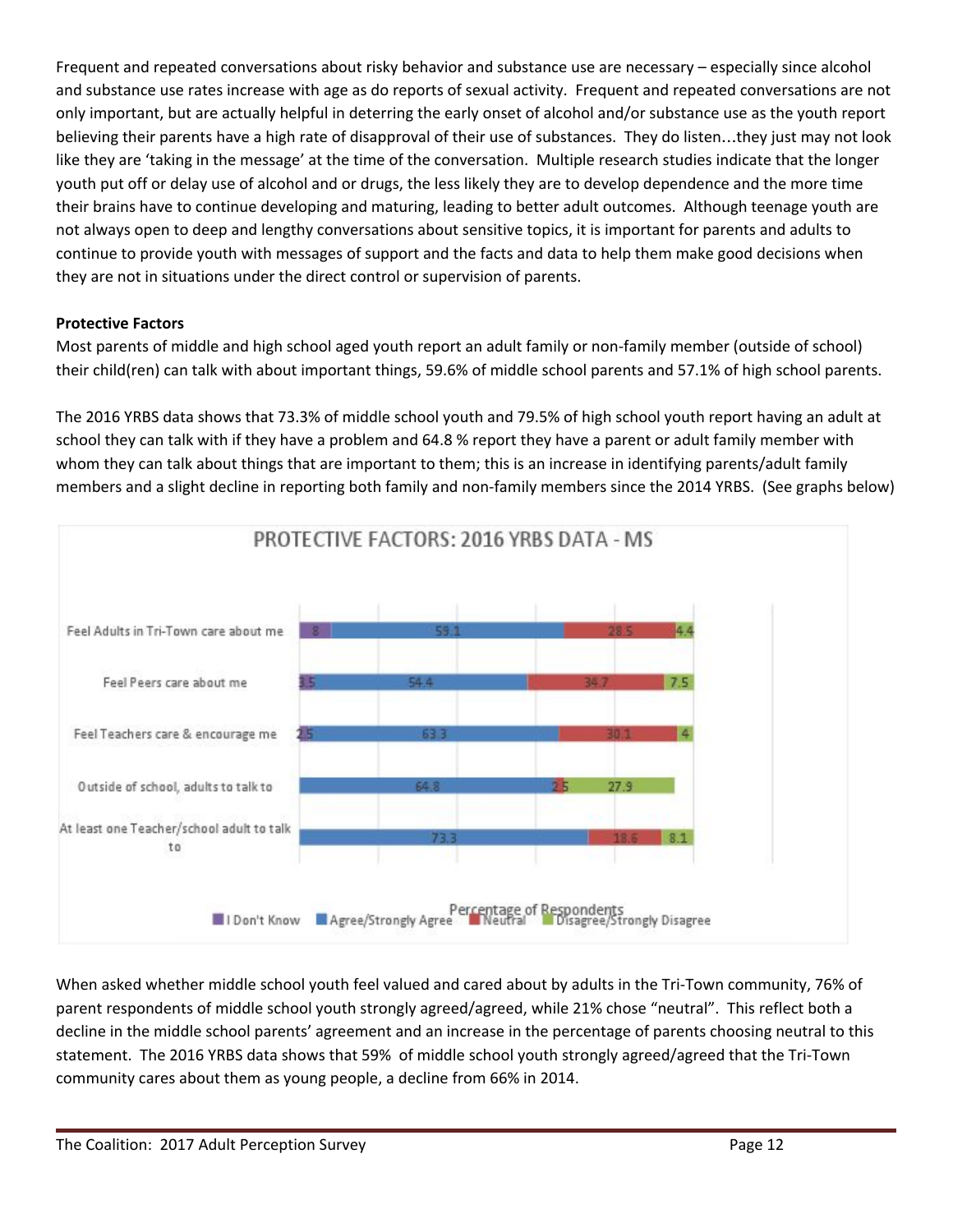

**NOTE:** In the above graph, for the line reporting the percentage of HS youth who had an adult outside of school to talk to, an additional 2.9% of youth reported they had a non-family adult with whom they could talk about important topics.

In comparing the 2016 YRBS and 2017 APS data, it is important to note that there is a significantly larger percentage of youth who identify adults with whom they may confide than their parents realize. Encouragingly, both middle school and high school students report having at least one teacher or school adult with whom they may talk about important topics, 75% of high school and 73% of middle school youth. Encouragingly, 63% of both middle and high school students report agreement with the statement 'Teachers care about me and give me encouragement and support.'

The APS data indicates that 79% of high school parent respondents strongly agreed/agreed that youth in grades  $9 - 12$ feel valued and cared about by the adults in the Tri-Town community, an increase of 9 percentage points over the 2015 results; and a decline in the percentage of parents choosing 'neutral' from 24% to 17%. The 2016 YRBS data shows that 50.3% of high school youth strongly agreed/agreed with the statement "I feel valued and cared about by the adults in the Tri-Town community."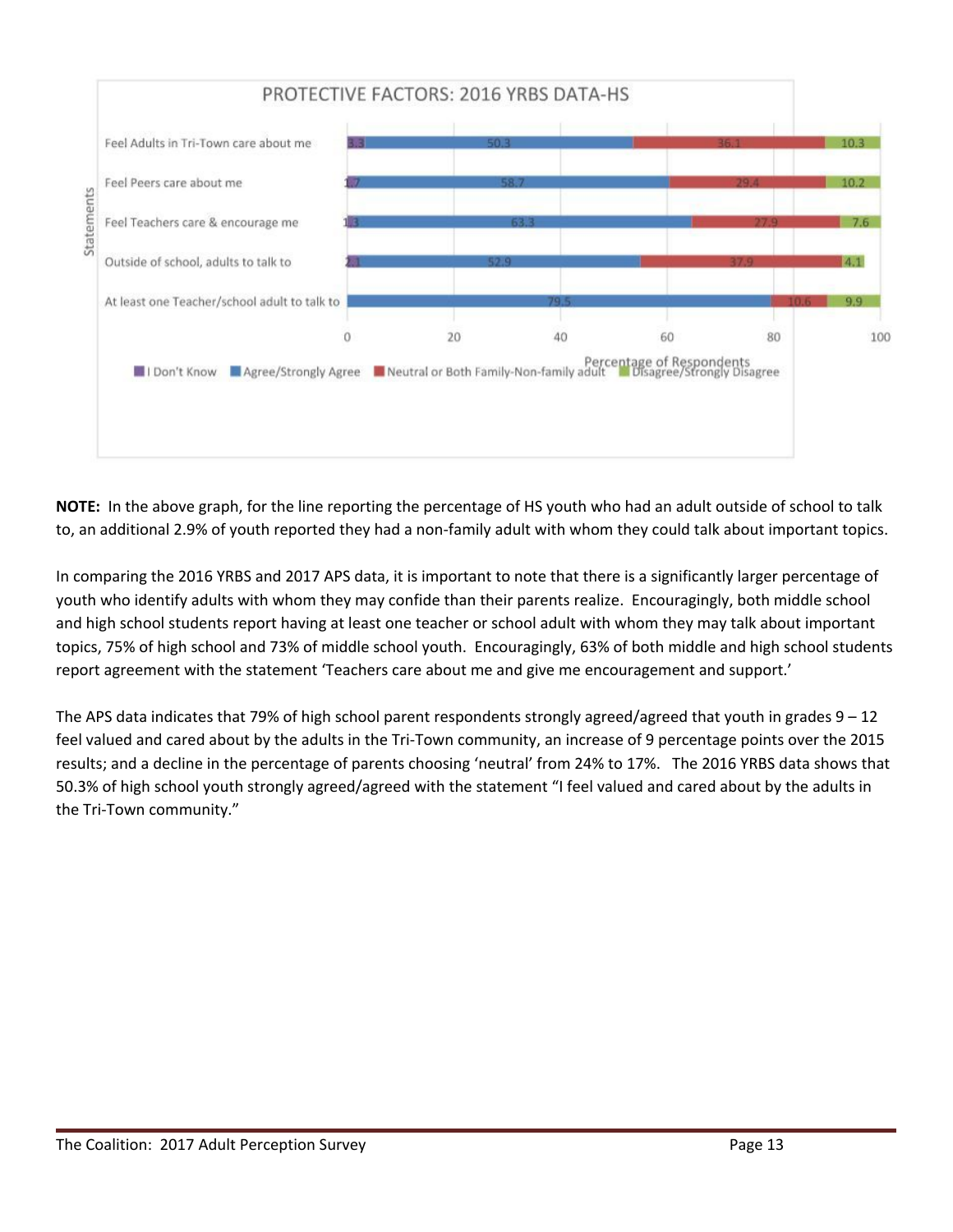#### *Common Concerns:*

- *● Mental health of youth is a dominant concern for all respondent groups.*
	- *o What variables have contributed to this increased concern; the number of students with mental health issues? The types and intensity of behaviors displayed by these youth, even if the number of students hasn't increased? What changes have been made within the schools to address the mental health needs of youth? Have there been changes in access to private mental health providers and/or insurance coverage rules for such needs?*
- Substance abuse does not appear as a #1 concern for any respondent group and has decreased from appearing 4 times as a #1 or #2 area of concern in 2015 to appearing 2 times as a #2 area of concern (Educators of grades 9-12 and Parents of grades 7-8), yet is a #3 concern for 4 respondent groups. Therefore, substance abuse *continues as an area of concern that requires consistent attention and resources.*
- Academic pressure is less dominant within the top 3 areas of concern than it was in 2015, appearing only twice in 2017 compared with 7 times in 2015. However, it is the  $4^{\text{th}}$  area of concern for 5 respondent groups, so *remains an area in need of attention.*
	- *o What variables might have influenced the level of concern for Academic pressure? Are there revisions to homework policies? Are there additional support programs available for students to help with the pressures? Has there been an increase in the number of students and/or frequency with which students access the after-school help programs at Masconomet?*
- Social issues appear less frequently in the top 3 areas of concern in 2017, with 4 instances across respondent groups compared with 9 instances in 2015. It is more of a concern for Parents PK-6 and 7-8 (#2) and for *Educators PK-6 (#2) and 7-8 (#3), than for parents and educators of older youth.*
- Technology & Social Media use appears in the top 3 concerns for 3 respondent groups. Educators in PK-6 and *7-8 were two of the groups that identified this area of concern.*
	- o What are the educators seeing in terms of frequency of use? How the technology is being used? Do they *believe this may be contributing to weaker social skill development and/or detracting from academic* focus while in school? How has the use of devices across the curriculum impacted this as a concern?
- Bullying is a concern to PK-6 parents (#3) and is ranked as #5 for educators of PK-6; it is also the #2 concern for *concerned citizens.*
	- $\circ$  What might be contributing to the increase for parents of PK-6 but a decrease in concern of the *educators of youth PK-6?*
	- $\circ$  Middle school educators surveyed rated bullying as their #6 area of concern this time, a drop from its *more prominent position (#3) in 2015.*
		- ▪ *What might teachers be seeing or sensing with middle school youth that is contributing to this being less of a concern? (It is also important to note that the middle school educators' response rate was low (14), therefore caution should be taken in interpreting the results of this respondent group.)*

Many of the top concerns identified across respondent groups are "root causes" that may lead to substance abuse. *(Mental health, social issues, academic pressure)*

*● What resources do parents/primary caregivers, teachers and citizens have to address their top concerns for youth and how are these resources made available and accessed? In what ways are these concerns addressed in schools and in the community? Are there any consistent 'messaging campaigns' that would*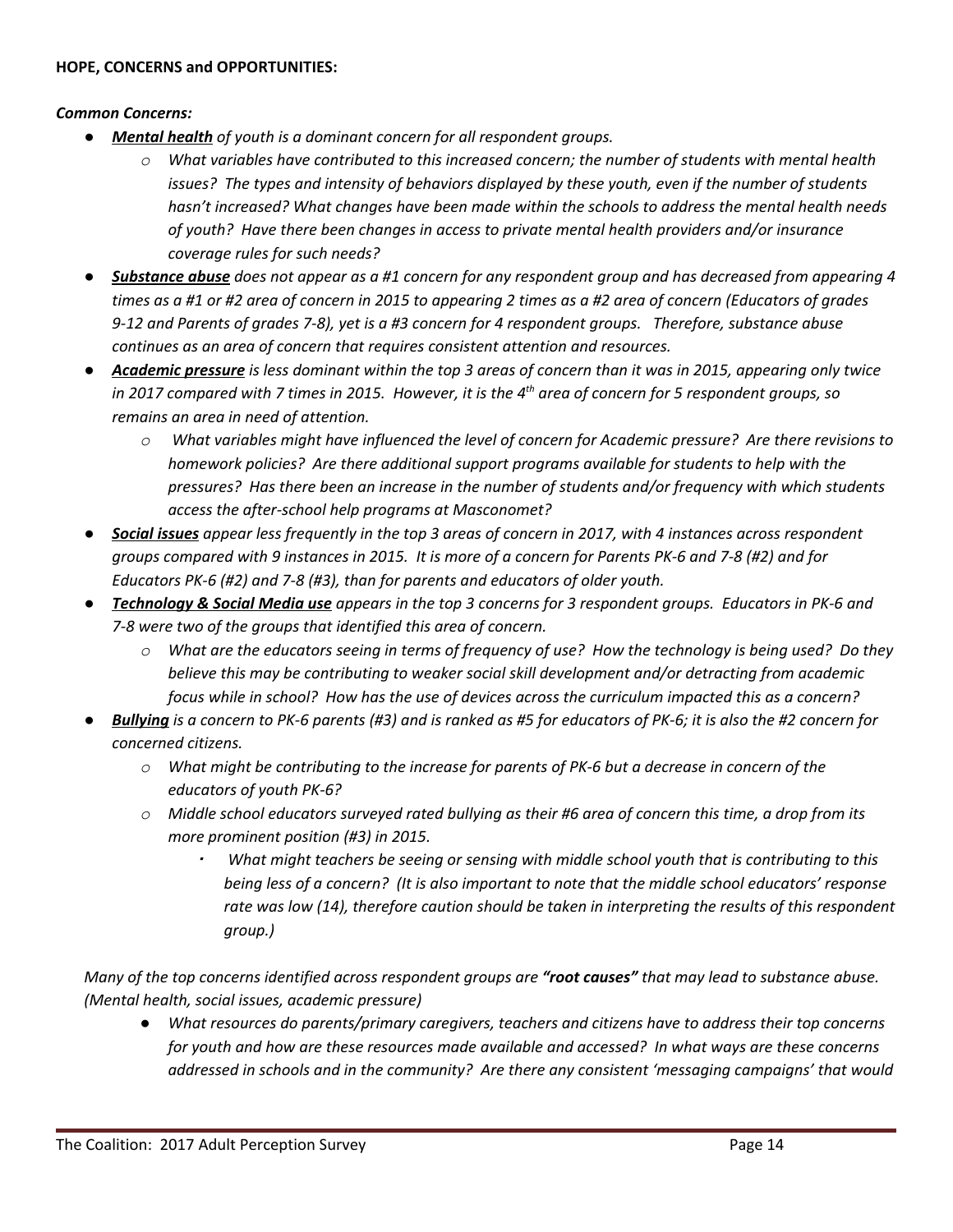*be helpful for all constituents to consider? To what degree have some of the positive programs impacted youth development and parents in the challenges of raising strong and resilient youth?*

#### *Perceptions of Youth Substance Abuse:*

- While most adults misperceive middle school and high school youth use of alcohol, tobacco and marijuana, the percentage of adults who misperceive at rates of 50% or higher is relatively small, which is positive. (Clinically significant misperception is defined as a difference of 50%+ in perception vs. actual use rates and this can *unintentionally increase youth use.)*
- No adults underestimate substance use by middle school youth and a larger percentage of adults accurately *perceive middle school youth use of all substances than they do of high school use rates.*
- *● Adults underestimate high school youth use of several substances:*
	- *o 35% of adults underestimate HS use of Alcohol and 17% underestimate HS binge drinking*
	- *o 33% of adults underestimate HS youth use of E-tobacco product use*
	- *o 3% of adults underestimate HS youth use of marijuana*
- *● The Positive Community Norms campaign - where Tri-Town youth's positive normative behaviors are promoted school and community wide – will help to address these misperceptions.*

#### *Adult Attitudes towards Substance Use:*

- While all parent respondents strongly disapprove of substance use, it was noted that 100% of middle school parents disapprove of substances as "very wrong or wrong" and that 96% of high school parents disapprove of *substances "very wrong or wrong".*
	- *o How might this subtle shift impact young people's perceptions and actions?*
- Primary source of alcohol is perceived to be the home among adults and is consistent with middle school YRBS *data. Continue to educate parents/primary caregivers of the importance of securing alcohol kept in the home.*
- Most high school youth report weekend parties and friends' homes as the location of drinking; continue to educate parents about the ways in which alcohol can be concealed, consumed. Presentations such as "Hidden in *Plain Sight" will continue to educate adults in the community.*
- *● While most parent respondents disapprove of underage drinking, the survey shows they misperceive the attitudes of their child's peers and other parents/guardians. Parents of both middle and high school youth believe their children's friends' parents disapprove of underage drinking at a lower level than themselves.*
	- *o What impact might those misperceptions have on themselves, their children, and the community?*
	- *o As part of the Positive Community Norms campaign, develop messaging for parents/primary caregivers that communicates parental disapproval of underage drinking is a normative belief among parents of middle and high school aged youth.*
	- *o It's possible as youth enter middle/high school and become part of broader social circles, parents may* not know their child's new friends/families well and may be hesitant to talk to other parents due to the *risk of isolating their child from his/her peer group. To address this concern:*
		- *Encourage parents/primary caregivers to talk with each other about substance use*
		- *Provide parents/primary caregivers resources for how to have these difficult or sensitive conversations with each other; perhaps have easy to locate 'fact sheets' with key YRBS and APS data that can be the conversation starter*

*Parent Conversations with Middle and High School Youth:*